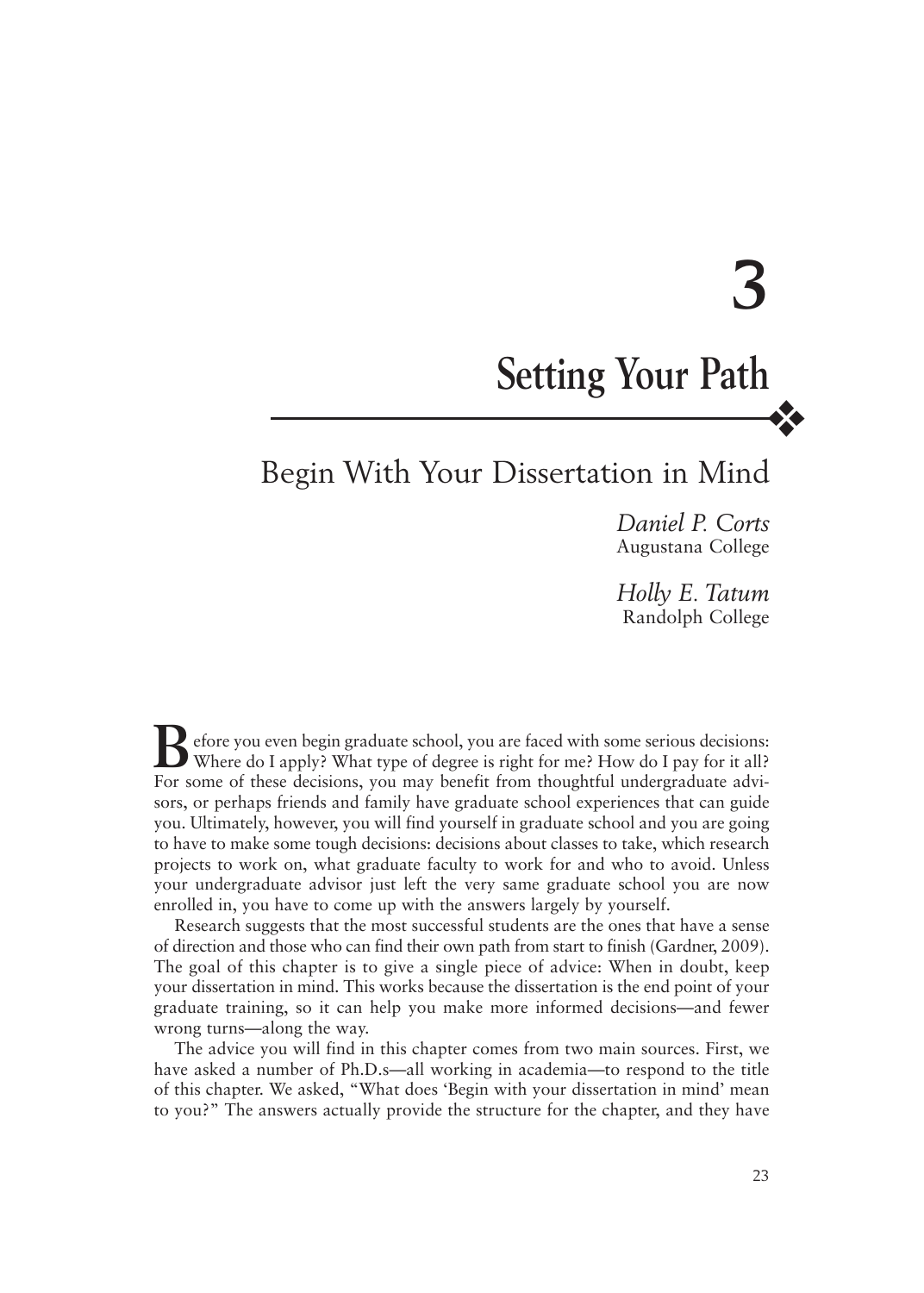been paraphrased in the text. In addition, there is a small but important social science literature on the graduate school experience relating to the dissertation. We have culled what we find most useful from this literature to flesh out what we have learned from the narratives.

#### **When and Where the Dissertation Can Guide You**

A typical graduate program includes the following requirements: coursework for the first 2 or possibly 3 years, a research or clinical practicum, a predissertation project or master's thesis (if you do not already have a master's degree), comprehensive exams or an integrative paper, a dissertation proposal, and final defense. The dissertation process can take up to 2 or sometimes 3 years. It requires that you set up a dissertation committee including your major advisor, several other faculty in your department, and often one person outside your department. In addition, you may also be assigned a teaching or research assistantship as part of your financial aid package. A Ph.D. program in clinical or counseling psychology also requires an additional year-long predoctoral internship. This is all in addition to many of the weekly activities of a graduate student described in Chapter 2—lab meetings, departmental colloquia, supervising undergraduate research assistants, data collection, and possibly even teaching your own course.

Keeping the dissertation in mind can guide many of the early decisions you are required to make, such as course selection, choosing an advisor, and even deciding which research projects to work on. But why the dissertation? Hypothetically, one could just as easily set sights on the oral exams, the comprehensive finals, or the total credit hours required and use any of these as an endpoint. So why the dissertation and not comprehensives? Estimates suggest that 50% of those who enter doctoral programs do not complete their degrees (Council of Graduate Schools, 2004), nor do 15 to 25% of those who make it to candidacy (see Lovitts, 2008). Failure to complete the degree is rarely a problem of completing classes; the problem is completing the dissertation.

#### Selecting Courses

Graduate school course selections are guided by multiple sources of influence. Some classes are rather obvious—they are assigned to you by virtue of the program you have entered. Other classes are purely elective, meaning you get to choose whatever interests you. Still others fall in between, as was the case for P.D.'s statistics sequence, which was a requirement, but with several available alternatives. P.D. was interested in completing a dual program in which his psychology dissertation would perform double duty, serving as a master's thesis in the statistics department. Here's how he describes his dilemma:

*The first day of orientation, they had us sign up for the first-year sequence of statistics. Everyone had to complete a year of stats, the question was where: Should we take the stats courses offered by the Psychology Department or the Statistics Department? Since I was a psychology student,*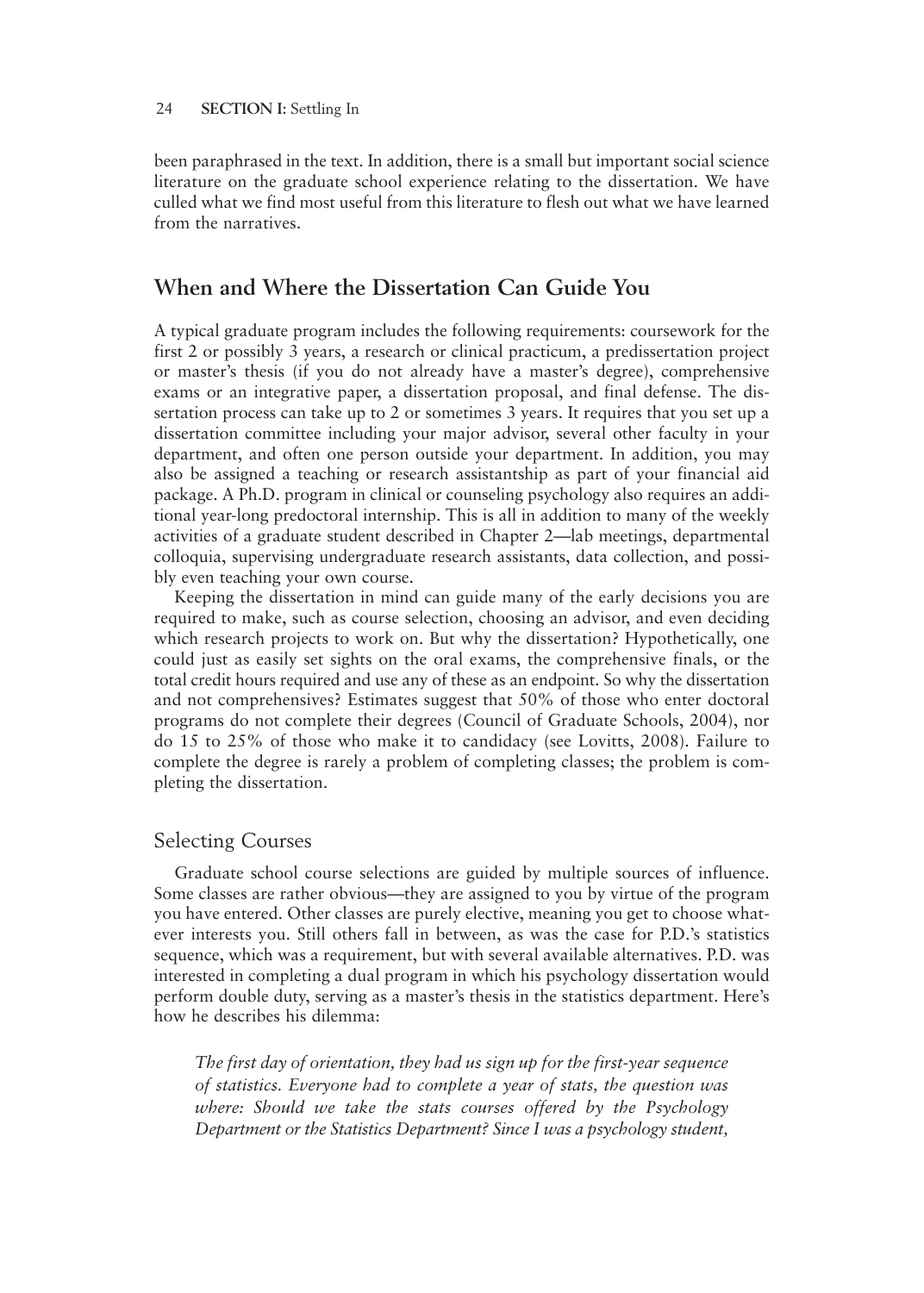*it first seemed to make more sense to register for the stats sequence in my home department. However, I was planning on the joint program in statistics and psychology, and this meant using my dissertation in psychology as a master's thesis in stats. This fact made my decision for me because the Statistics Department would only count the Statistics Department's first-year sequence towards the joint degree.*

—P.D.

So in this case, knowing something about his dissertation helped P.D. get off on the right track by choosing the appropriate course. Granted, P.D.'s situation was probably rare, and you may not find yourself in the exact same situation. However, you most likely will be required to choose a few elective courses to complete, and you may even need to go beyond the required number of electives. It is these types of courses that are most relevant to our discussion because the dissertation can help you make the decisions.

So just how does one choose courses? If you keep your potential dissertation topics in mind, there are a few suggestions that can help. For starters—and perhaps most obviously—a dissertation topic can lead you to content areas in other departments. If you are a psychologist studying language, check out the graduate courses offered in speech pathology or philosophy. If you are interested in health psychology, explore classes in biology or public health. Work with your advisor to identify some potentially interesting areas, and you are likely to find some fascinating and rewarding classes to take. A less obvious benefit is that the right course selection can lead you to potential dissertation committee members. This was the case for P.D., whose course choice led him to a statistics professor that joined the dissertation committee. These are just a couple of the benefits of choosing courses with the dissertation in mind.

#### Developing Research Skills

Research and statistics courses should be taken early on in your graduate career, specifically in the first year. The timing, quality, and quantity of research coursework influences dissertation preparation, writing, and completion time (Cuetara & LeCapitaine, 2001). However, a significant proportion of graduate students feel that their coursework did not adequately prepare them for their dissertation (Golde & Dore, 2001). Therefore, developing the necessary skills to complete independent research is an integral part of your graduate training, and it may take place outside of class. In research conducted among counseling psychology programs, those graduate students who had research experience prior to the dissertation reported feeling more prepared to conduct their dissertation research and lower negative affect such as depression and anxiety during the dissertation process (Cuetara & LeCapitaine, 2001). In a longitudinal study of graduate students from different disciplines, participants reported that their research experiences provided the skills and abilities to design, carry out, and write up research for publication (Austin, 2002). If you have not completed a master's thesis prior to entering a Ph.D. program, then you will likely be required to conduct a predissertation project or a master's thesis before beginning your dissertation. Look at this as an opportunity to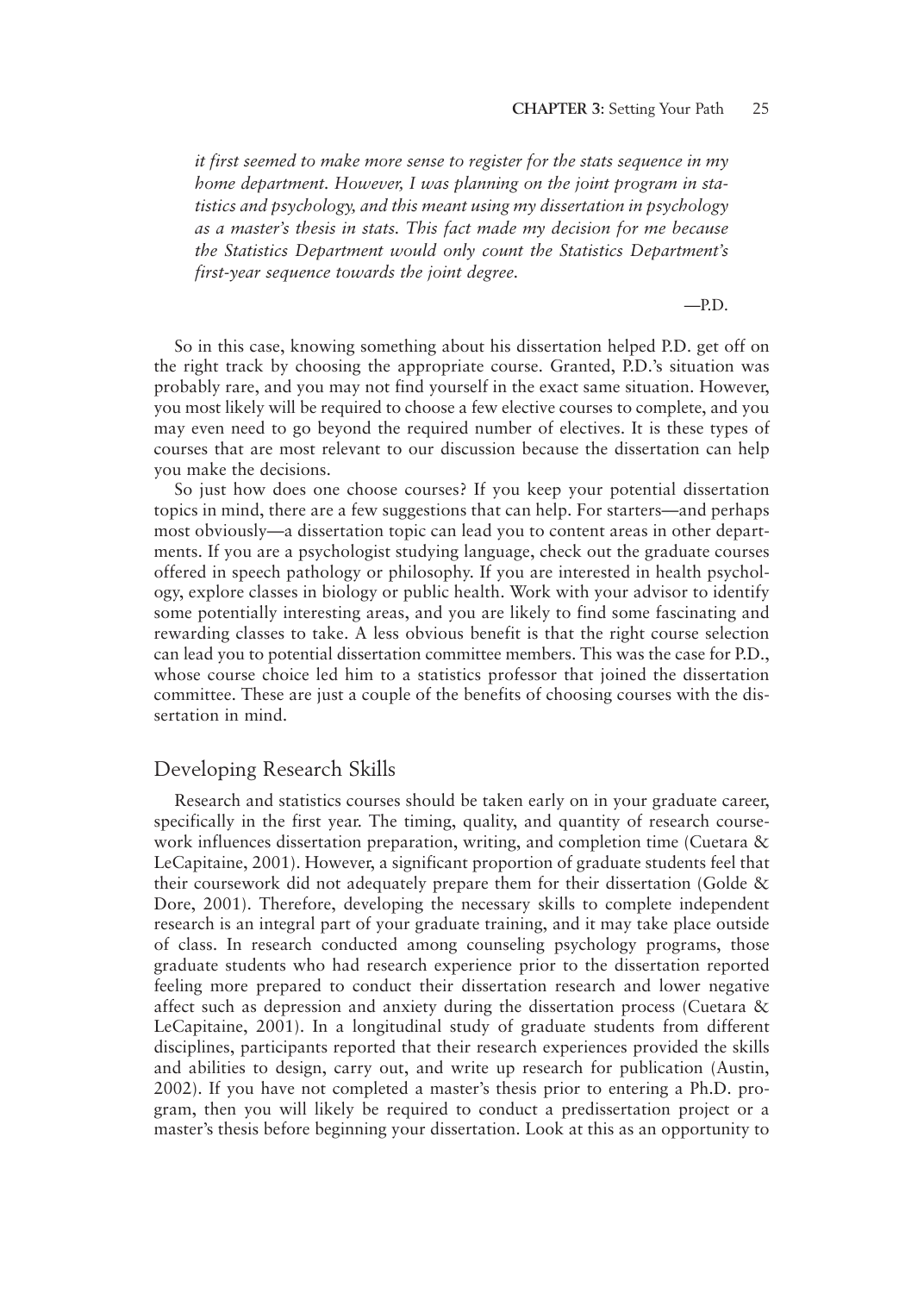#### 26 **SECTION I:** Settling In

practice for a larger and more comprehensive dissertation project. It will also give you experience with your advisor as a research mentor. See Chapter 14 for specific advice about developing your research skills.

To put this advice into context, consider what happened to a friend of ours, S.C., a graduate student who thought he had plenty of research experience. Unfortunately, it did not prepare him for his dissertation project:

*I spent most of my first three years working on projects that were tangential to what I had in mind for my dissertation. I thought it was great preparation because I was able to read almost all the relevant literature. I thought I was way ahead of the pack until it came time for my dissertation proposal meeting. I had the research question in mind and a hypothesis to go with it, but I was less certain about the specifics of the methodology and I was totally clueless as to how I would analyze the data. None of the work I had done up to that point had adequately prepared me for my proposal. I wound up falling behind because I had to go back to the literature to learn the methods and statistics before I could finish my proposal. Luckily, it didn't set me too far back, but I do wish I had better prepared myself.*

 $-$ S.C.

S.C.'s experience illustrates the vital importance of exposure to research prior to finalizing your dissertation topic. Keep in mind that in psychology, graduate students are more likely to receive teaching assistantships than research assistantships (Austin, 2002). Get involved in research projects—you can ask to become involved as soon as you start. If your advisor does not have a current or ongoing project, then ask other graduate students. Join another research lab or research team and offer to help run subjects or code and enter data. Ask to sit in on research or lab meetings. Offer to proofread or edit submissions for conferences or journal publications for your peers or advisor. If there are no projects available, get together with a peer or two and put together your own research project on a topic of interest.

Even if you do not know what your dissertation topic will be, it is important to be prepared for a variety of possible statistical analyses, including learning additional software programs. Because of this, we suggest you go beyond the basic required methods courses and take additional research and/or statistics courses to improve and hone your research skills. Often these courses are offered outside of the psychology department, such as in statistics, sociology, or business.

#### Finding an Advisor

S.C.'s story brings up an important point—make sure you find an advisor who will prepare you for your dissertation work. It is important to find someone who meets your needs—not only with regard to your area of interest but also your personality and work habits. If you need lots of feedback, make sure that you choose someone who is willing to provide it and is accessible. Sometimes, finding the right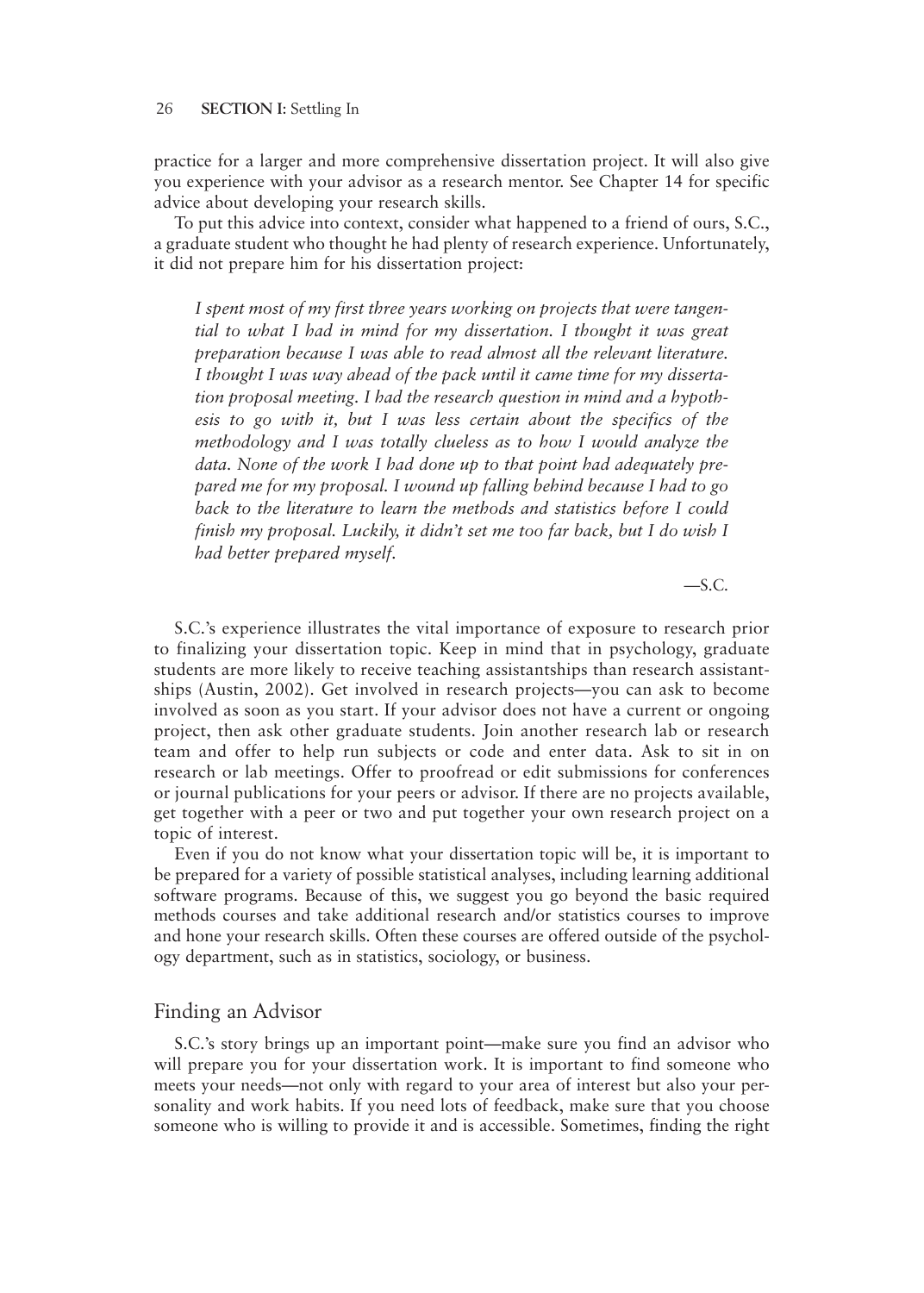advisor might actually mean changing your advisor. As a graduate student, it can be a stressful experience to decide to leave an advisor. However, as H.T. describes, it may be just the right move to make you successful:

*I switched dissertation advisors after completing a Psychometrics class with a professor who was enthusiastic, energetic, and supportive. He had multiple graduate students working with him on various projects and was excited to include me in his research. It was the first time that I felt someone was going to make sure that I finished. He provided the structure and push that I needed to get my work done. We emailed or talked on the phone almost daily during the data collection and analysis phase. Although my topic was not in the original area of psychology I had planned, I am glad to have chosen him as my advisor.*

 $-H.T.$ 

As you can tell from H.T.'s experience, dissertation advisors come in all shapes and sizes, and it might be best to consider your options before committing to one. Having an advisor who is enthusiastic about your project can mean the difference between getting sound, prompt feedback on your progress versus a sluggish or even resistant response from someone who views supervising you as a chore. In fact, in graduate departments with a shorter time to degree and high completion rates, advisor involvement has been identified as a major factor contributing to student success (deValero, 2001). Be sure to read Chapter 20, which provides a more in-depth discussion of choosing and working with a major professor.

#### Preparing for the Challenges of the Dissertation

We now turn to some of the challenges you will face. Once you start on your dissertation, you will find a whole new collection of obstacles. You will be expected to write like a professional, to persevere through data collection and revisions, and to do so on your own. To help you through this process, we would like to share a bit of research and personal experience with you in this section.

**Scholarly writing**. Writing in and of itself is typically not taught in graduate school. It is assumed by most graduate faculty that you can both articulate an argument and write in a scholarly manner. Unfortunately, undergraduate students vary in how much they are prepared for graduate work. In fact, graduate students may have little to no experience with scholarly writing before entering graduate school (Caffarella & Barnett, 2000). In response to the lack of preparation, faculty are developing writing programs to cultivate these skills before the dissertation work. One such program, the Scholarly Writing Program, included three main areas of focus—content, process, and critiquing (Caffarella & Barnett, 2000). The critiquing aspect of the program included feedback from both professors and peers on multiple drafts of a manuscript. Programs such as these may be offered in your department or in another related department. You may also want to explore the types of workshops offered at regional and national conferences—some of which may relate to scholarly writing, such as those focused on getting publications. It may be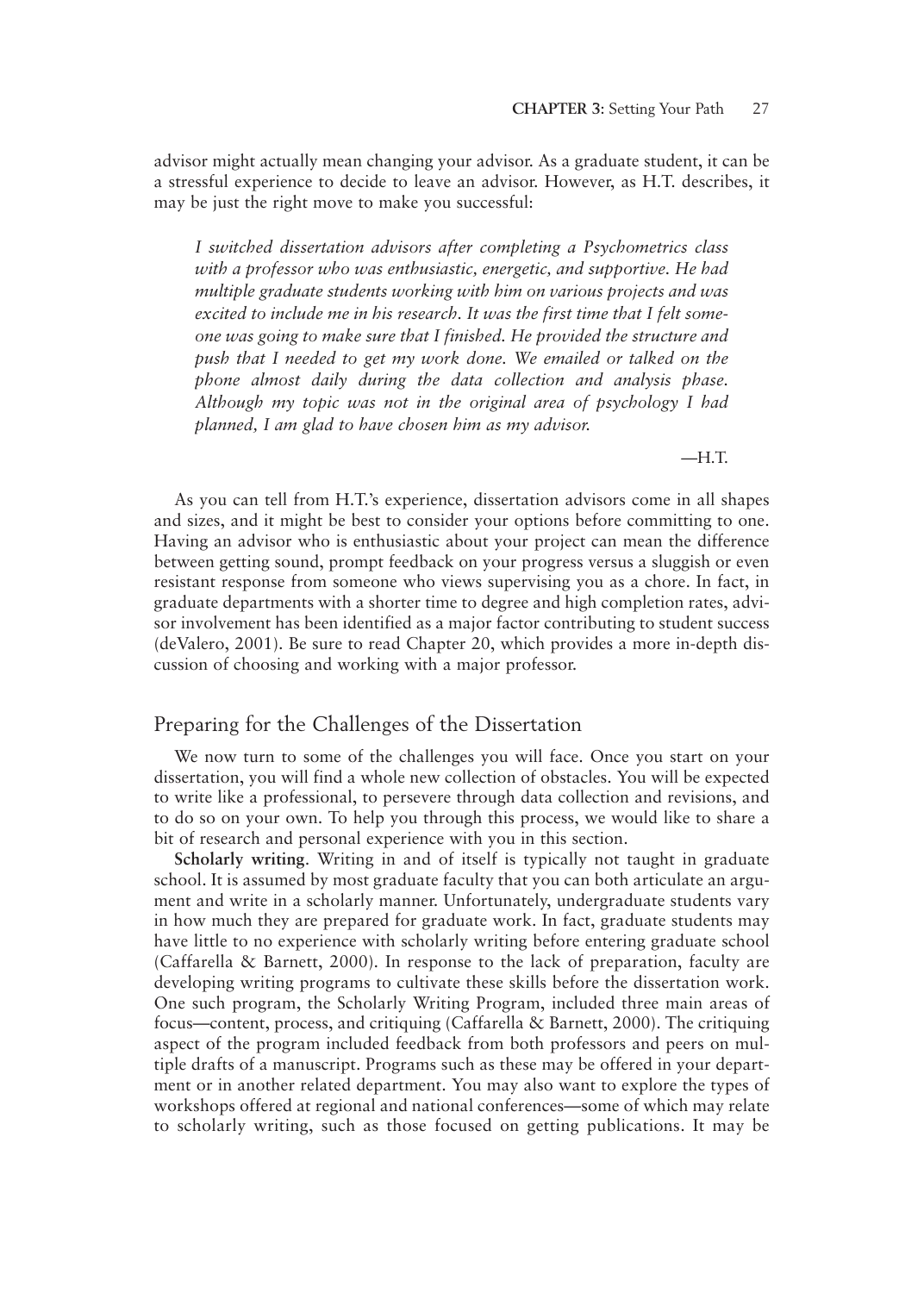#### 28 **SECTION I:** Settling In

beneficial either to seek out specific programs or courses that focus on writing or to engage in some of these activities early in your graduate program. Suggestions for writing experiences include those mentioned earlier—get involved in ongoing research, proofread or edit others' work, and offer to help review submissions for conferences or publication. Any coauthoring experiences you can glean will give you practice in both honing your writing skills and responding to feedback. In addition, when submitting written work in classes, ask for feedback. Your professors may vary on how much they offer, but usually if you ask for additional feedback, you can get it. Ask for clarification or to see examples of what your professor considers good scholarly writing. See Chapter 11 for a more in-depth look at developing your writing skills.

**Isolation.** Unlike students in the physical and medical sciences who often work in research teams, graduate students in the humanities, social sciences, and psychology tend to work individually with some guidance from their faculty mentors or advisors (Austin, 2002). Because of this, graduate students in psychology may experience more isolation while conducting their dissertation research. Unlike your peers in the biochemistry department, for example, who are working in more structured research labs with other graduate students, you may be the only graduate student working on a research topic or project. Developing strong peer relationships may be integral to your success in graduate school. These relationships will likely form early on when you begin your classes. After your coursework is over, you may be essentially on your own to complete the requirements of the program. Graduate students often rely on the social support from their peers to help deal with challenges in teaching and research, as well as problems that arise while completing the dissertation and comprehensive exams. Because most students are working on their own in the later stages of the program, it is important to create a peer group or cohort that meets on a regular basis to discuss these issues. Not only can you meet to talk and discuss, but you could also meet to work on statistical problems or data analysis, share resources, collaborate on presentations, or brainstorm about research ideas. It is not only important to maintain regular contact with your peers, it is also imperative to keep in close contact with your advisor throughout the problem formulation, proposal, implementation, and writing stages. Be sure to choose an advisor who is accessible and present. Losing contact with your major advisor or leaving to take a job before finishing your dissertation will almost certainly prolong your degree completion. Again, Chapter 20 has excellent suggestions on these issues.

**Perseverance.** The last and probably the most demanding component of the graduate school experience is the perseverance required to complete what often feels like an overwhelming task. Writing a dissertation requires a level of self-regulation that challenges even the most self-disciplined students. There are not a lot of experiences that can prepare you for this part of the process. However, there are strategies that graduate students can develop and practice early in their training before starting the dissertation.

There will be many projects and papers throughout your graduate coursework. You may be given an assignment on the first day of class that is not due until the end of the semester. You may not be given any structure or guidance on how to complete the task. And, unlike many undergraduate assignments, you cannot pull an all-nighter and succeed. You need to learn how to develop a timeline for the work. Learn to break down larger papers into sections and pace yourself. You may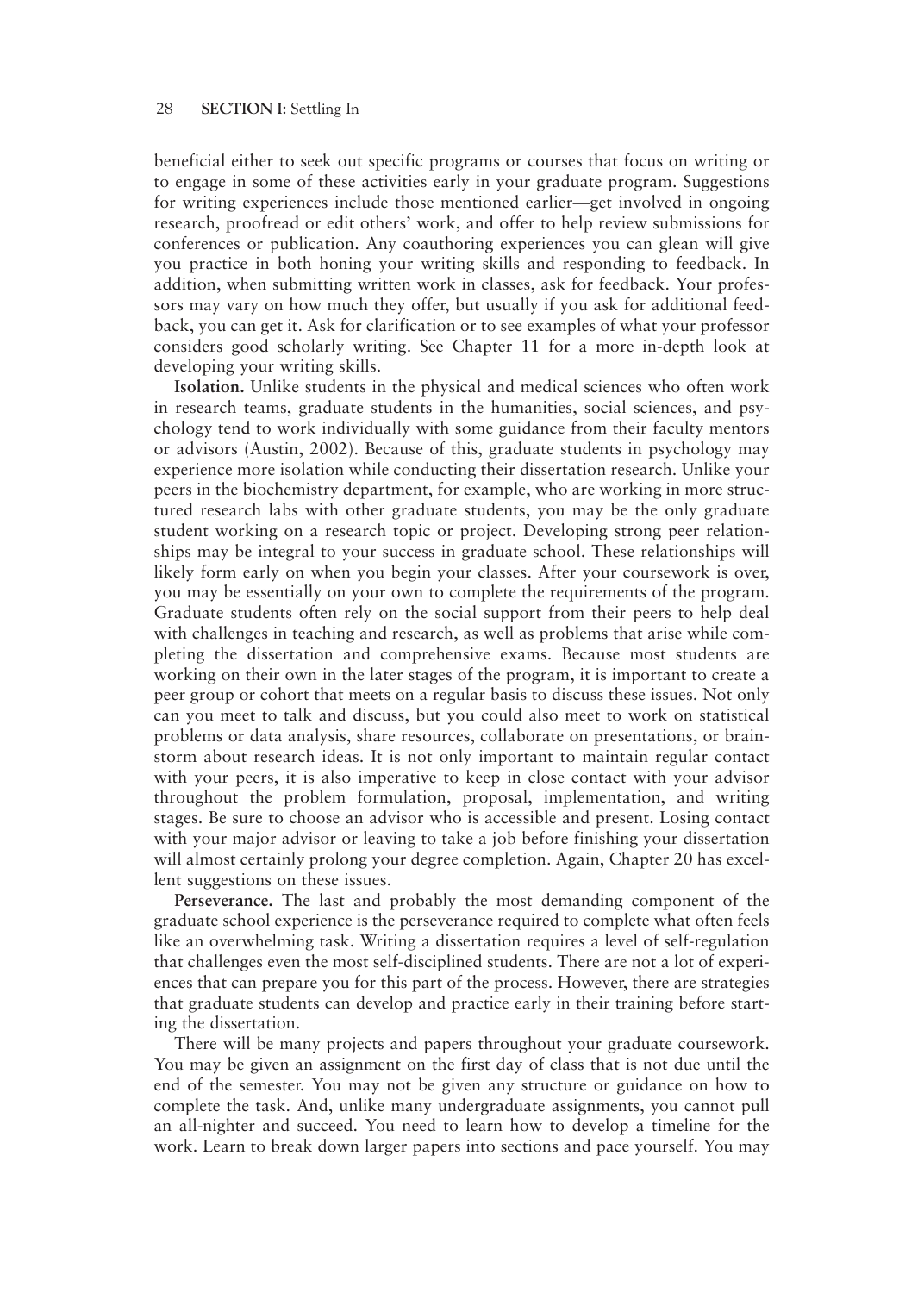spend the greatest proportion of your time just collecting the resources needed to complete the project. You may also underestimate the time required to complete the task, especially if it involves collecting data.

This is when it's time to start applying some of that psychological research to yourself. Setting timelines with your advisor is a great way to stay on track. Also, contingency contracting is another way to get others involved in your progress. J.S. came up with a brilliant idea to keep her motivated.

*I really wanted to complete my integrative review paper. No one would hold me to a real deadline. So, I took matters into my own hands and decided to give myself a deadline. I wrote a check to an organization that I do not support. I gave the check to my boyfriend and told him to put it in the mail if I was not finished by my self-imposed deadline. As a poor graduate student, this really gave me the motivation to finish it on time.*

 $-I.S.$ 

We are here to tell you that incentives worked for us, and there is research that supports the claim as well (e.g., Garcia, Malott, & Brethower, 1988). It doesn't have to be expensive; for one of us (DPC), a completed dissertation chapter meant a weekend off for a camping trip in the mountains. Incidentally, completed chapters still mean a reward for us.

In summarizing her qualitative work on who is successful in graduate school, Lovitts (2008) surmised that the *distinguished completers*—those students who are able to make the transition to independent research—are described as those who

display intense intellectual curiosity, are willing to work hard, take the initiative, and have the power to persevere in the face of apparent failure. They are motivated by a strong intrinsic interest in their research and are passionately committed to their projects. They also have good advisors and are willing and able to seek out and take advice from them. (p. 320)

Chapter 2 deals in more depth with similar issues.

#### Choosing a Dissertation Topic

Our advice in this chapter is based on the premise that the dissertation can serve as a decision-making tool. Unfortunately, it overlooks perhaps the biggest decision you will make in graduate school: What will be your dissertation topic? Graduate students often suffer great angst while choosing the perfect subject to study. It is imperative to choose a topic of high personal interest that will support your academic and career goals. You may spend at least 1 to 2 years working on your dissertation, so the topic should sustain your interest and passion over the long, arduous journey. Furthermore, if you are headed to academia, your dissertation may serve as a springboard for an entire research program in your future. In the academic job search, your dissertation topic may define you, and therefore, you should choose carefully and take time to consider both the topic and the advisor who will best serve you.

Reviewing all the topics we have touched on in this chapter, you will see that there are pros and cons to choosing to work on part of your advisor's research as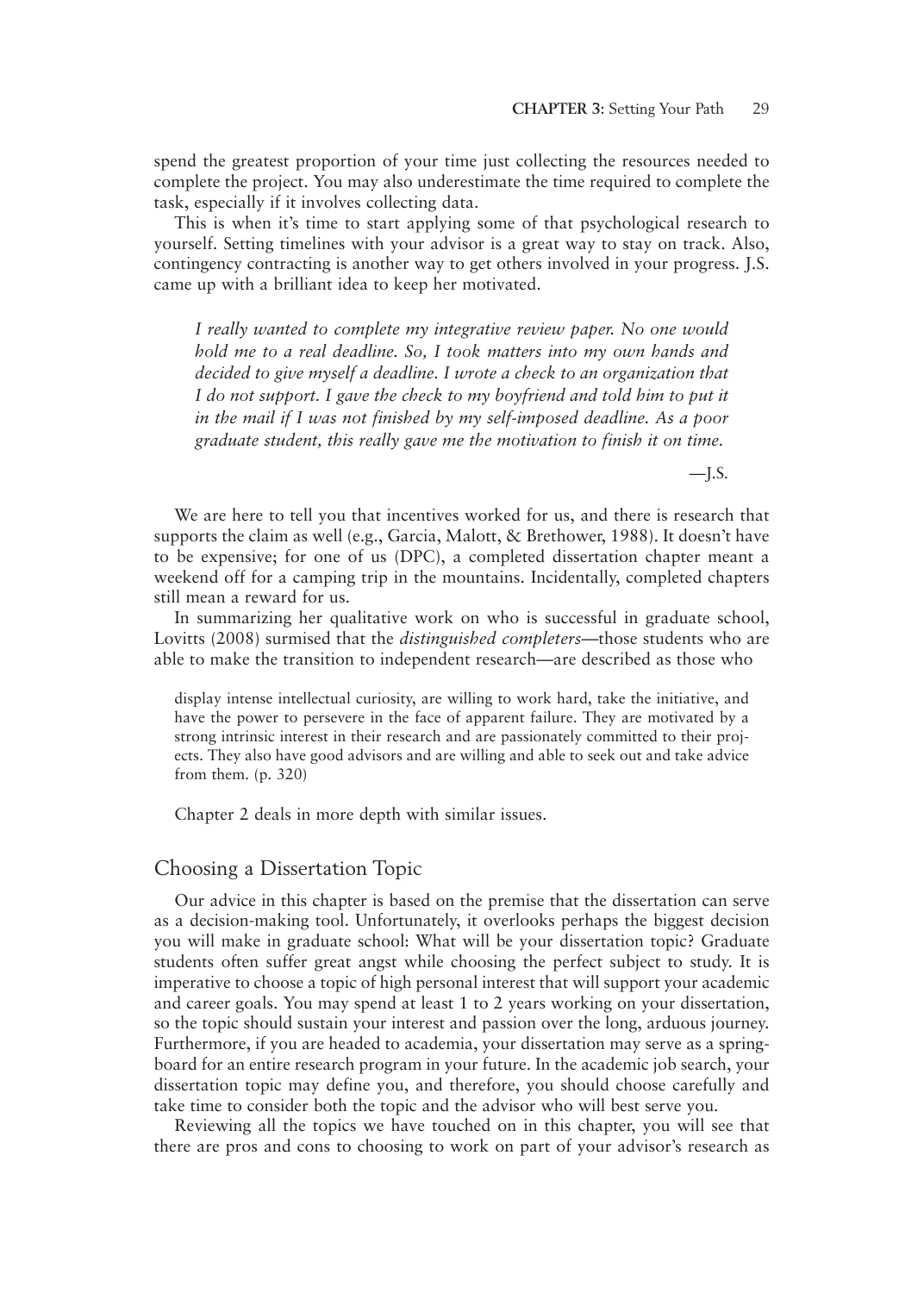#### 30 **SECTION I:** Settling In

your dissertation topic. Certainly your advisor can provide resources that will support your research, including funding, equipment, training, research assistants, and laboratory space. You will likely have access to the research tools and methodologies that are being utilized in that line of inquiry. And you will have an advisor who is familiar (if not an expert) with the topic. All of these factors may facilitate your progress. Furthermore, working in an active research lab helps students avoid the isolation that often accompanies dissertation writing (see below). On the other hand, you may not be thrilled with the topic or you may want to work on the research problem from a different angle. So you might want to consider the advice of J.R., who had to choose between a ready-made dissertation topic that was less than thrilling and the topic that led her to graduate study in the first place.

*My advisor had a lot of experience with dissertations and that definitely worked in my favor. He essentially handed me a topic and said that I was welcome to try this simple, ready-made research project, but then he warned me that the simplest projects always took the longest. It seemed paradoxical until he explained: Even the simple projects require a year, and the students who take these run out of steam in just a couple of months. A really good topic is a puzzle that you can't stop working on. The idea is that you'll work harder, but you'll be so engaged that you won't mind at all. Those are the projects that work.*

 $-I.R.$ 

For J.R., choosing a dissertation topic meant that she had to understand a paradox: The easiest projects are sometimes the toughest to complete, whereas the more challenging topics are sometimes, somehow, less demanding. According to J.R. it is easier to understand this paradox once you find yourself hard at work. Students who try to take the easy topic often are not as interested, so they have to force themselves to set aside work time and to sit and concentrate. On the other hand, if you are really excited about a project, it doesn't matter if it is challenging—you will live and breathe the topic, and you will look forward to those moments when you can actually sit down and write!

So where do these dissertation ideas come from? Reading, reading, and reading. To formulate a well-defined research question, you must first become familiar with the topic. A key strategy is to choose classes where research assignments or papers may serve as predissertation preparation, where you might start working on the background or literature review. Gordon (2003) suggested that one of the biggest dissertation hang-ups is the fragmented nature in which graduate work is conducted. Students divide their time between classes, research, teaching, and additional requirements and are then asked to come up with a dissertation topic. He suggested keeping notes throughout all aspects of the graduate program (e.g., coursework, research, or comprehensive exams) will help you generate possible research topics and problems.

#### **Conclusion**

When you begin your graduate program, begin with your dissertation in mind. It may seem a long way off, but it is never too early to start preparing for the challenge. You will need to know the research methodology and analytical tools when the time